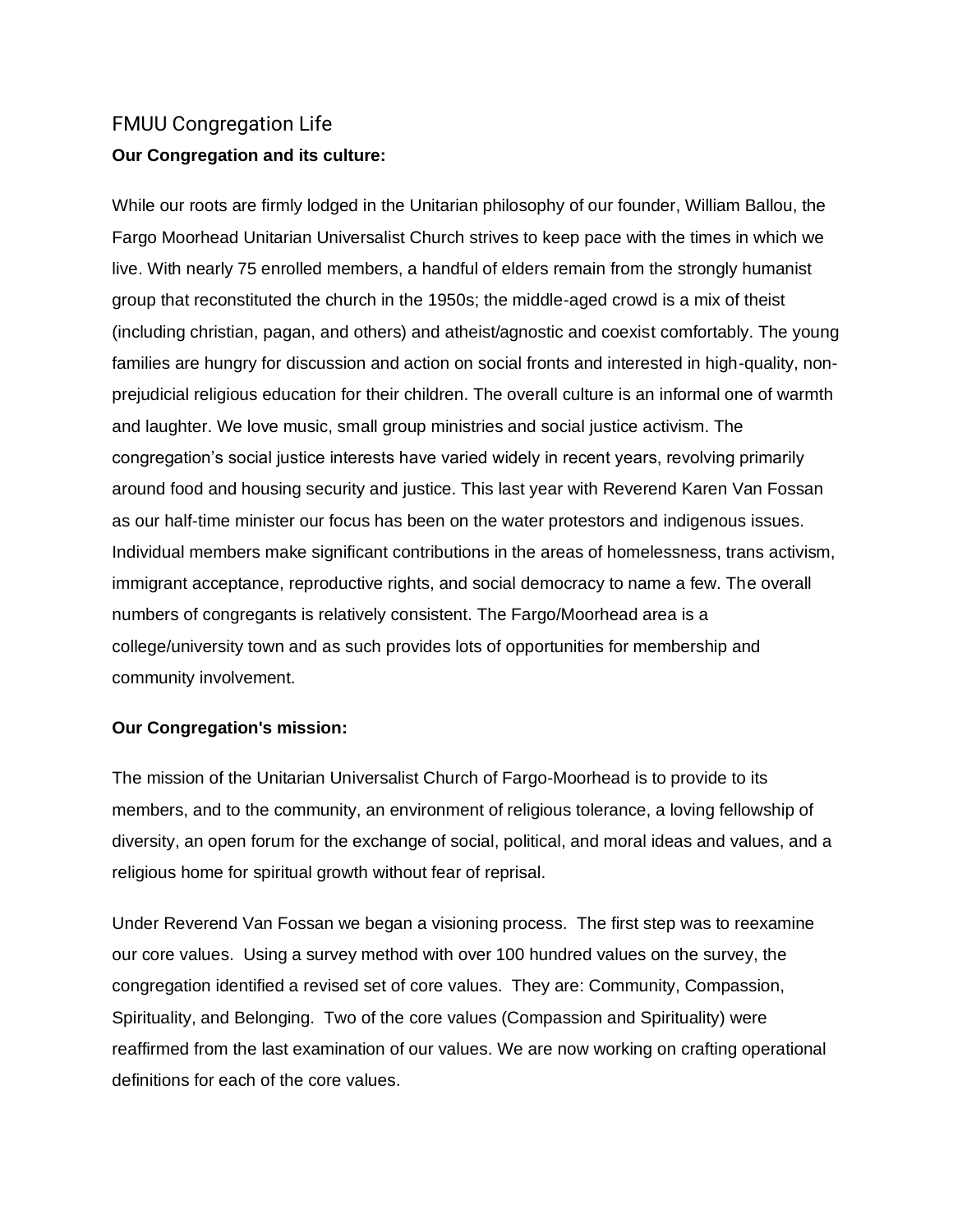#### **Examples of how our Congregation lives its values:**

Members have volunteered to help with overflow homeless sheltering in local churches in a wonderful collaboration with other area churches. The local homeless services have recently increased their overflow capacity so that this is no longer needed.

Our congregation has participated in a social justice project to collect diapers to donate to local homeless shelters.

Our congregation actively supports Pride week in the Fargo-Moorhead area which occurs in early August each year. We march in the Pride Parade each year and host a table at Pride in the Park. In recent years we have had a float in the Pride Parade. We also have a presence with the Pride Interfaith Service.

Our congregation has constructed three raised garden beds and grown vegetables for local food pantries. This year, alone, we have provided over 47 bags of produce to the Dorothy Day Food Pantry.

In 2019, we became the 69th member church of Churches United for the Homeless. Two members were selected as representatives from our congregation and they have attended the Member Church meetings. Members of the congregation have been volunteering to prepare and serve meals at Micah's Mission. We have also volunteered to help Bright Sky Apartments set up their vegetable garden.

We are a member of Central City Ministries.

## **Our Safe Congregation policy:**

We have a Safe Congregation policy, but it is not available online.

#### **Worship service schedule:**

Sunday Service: We are a twelve month church. Dress is casual.

11 a.m. - 12 p.m.

Children's Religious Education: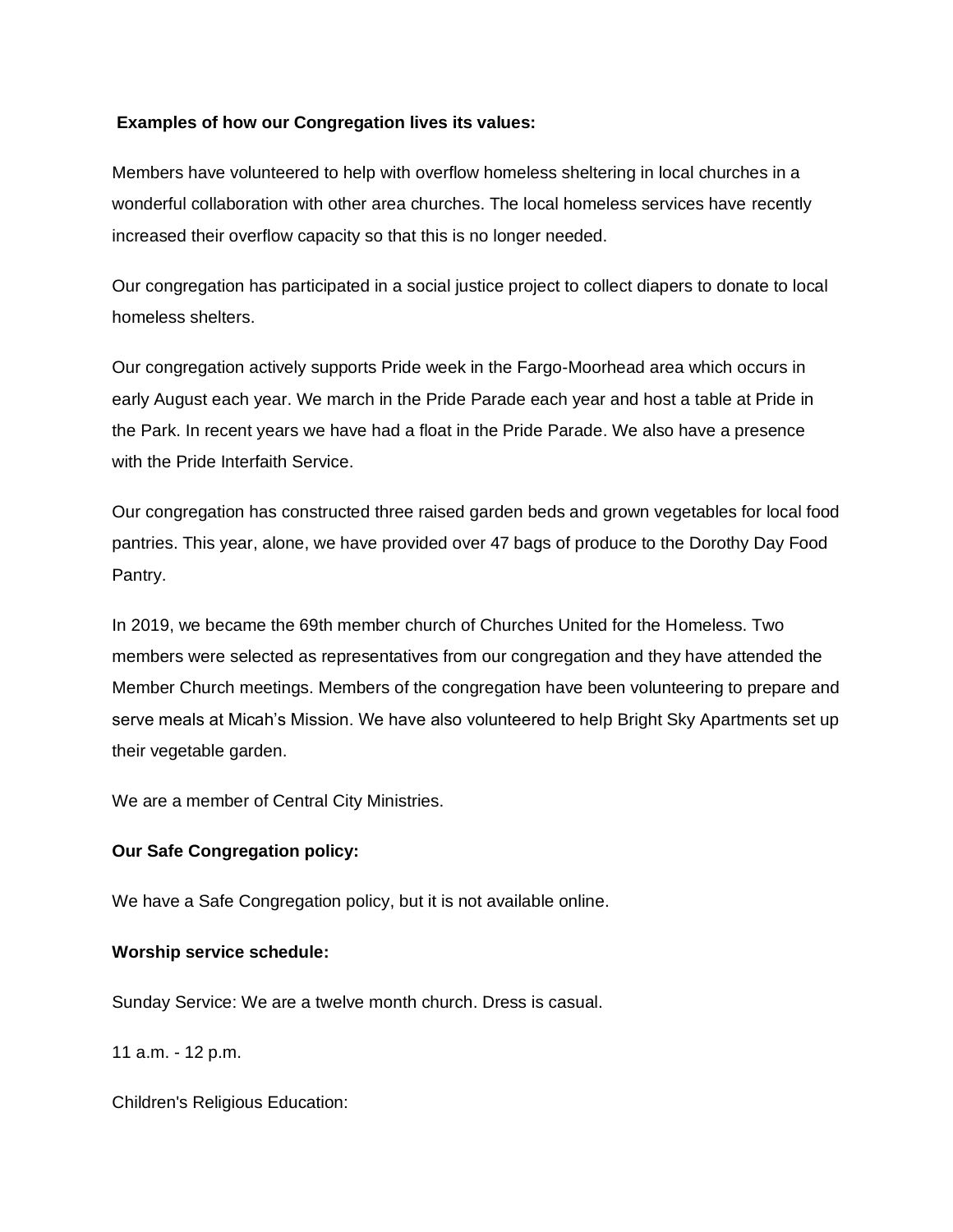During Service

Infant/Toddler Child Care:

10:45 a.m.-12:15 p.m.

Coffee and Conversation:

Following the Service.

Church Office Hours:

Tuesday and Wednesday 8 a.m - 11 a.m. (and by appointment). We have been operating online since spring, 2020.

## Personnel

| <b>Name</b>             | <b>Position</b>                           | Paid Hours per<br><b>Week</b> | <b>Year Started</b> |
|-------------------------|-------------------------------------------|-------------------------------|---------------------|
| Claudia English         | Treasurer                                 |                               | 2020                |
| <b>William Thomas</b>   | President/Chair                           | Volunteer                     | 2020                |
| Monika Browne-<br>Ecker | <b>Church Administrator</b>               | 20                            | 2021                |
| Emma Hetland            | <b>Religious Education</b><br>Coordinator | 10                            | 2021                |

## **Additional personnel notes:**

Jessica Jensen and Jarrad Prasifka are board members at large since June 2019.

Lisa Falk and Joseph DeMasi are board members at large since May 2021.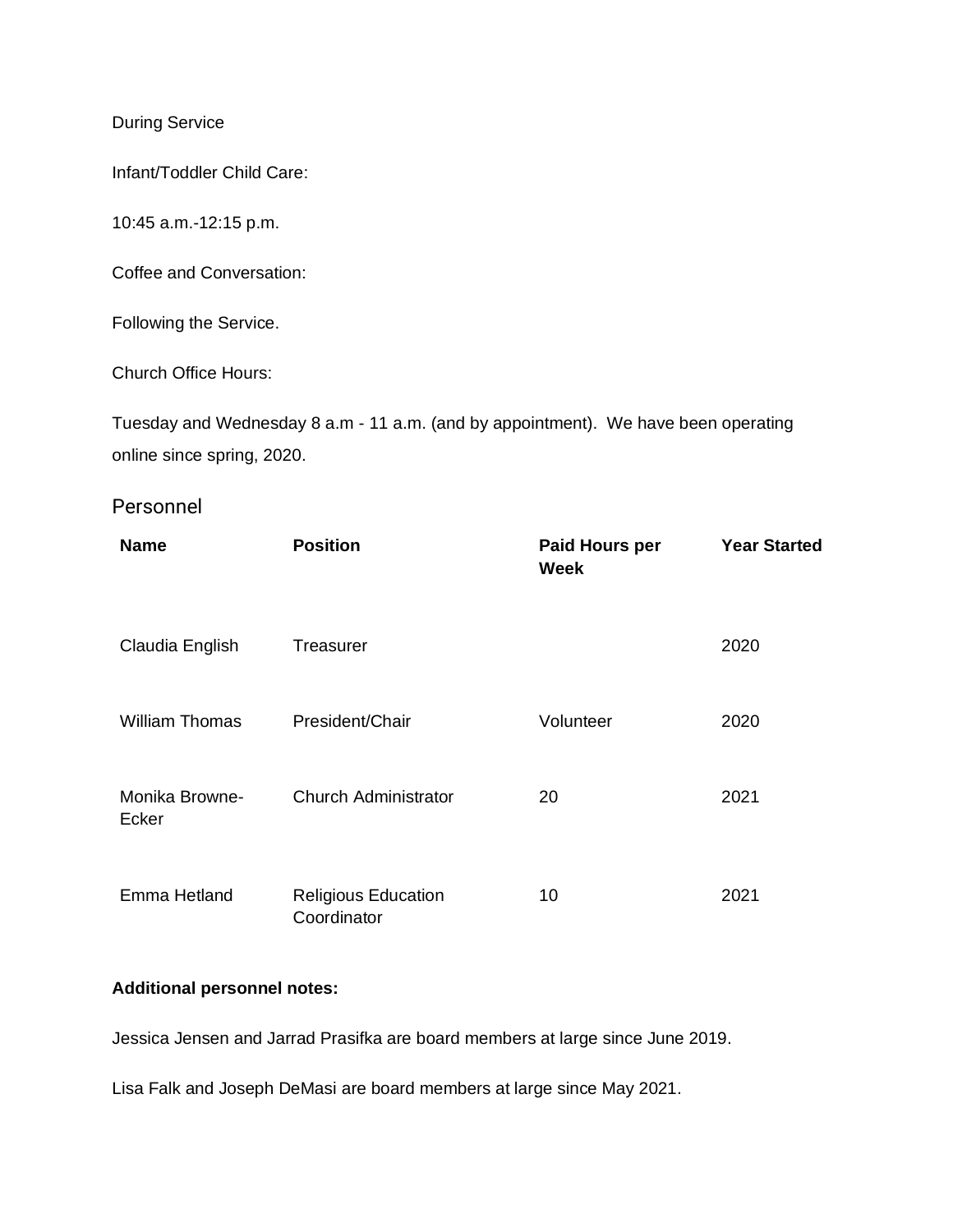# Congregation History **Our Congregation's founding history:**

It was an intrepid group of religious liberals, many of them transplanted New Englanders, who first organized this congregation. William Ballou came to Fargo in 1889, and began giving a series of public lectures on art, literature, philosophy and religion to a receptive audience hungry for intellectual stimulation.

He gathered around him a number of leaders in the young Fargo community, starting in June of 1889. In late November, 1889, F.H. Irons, W.A. Scott, and A.E. Nugent met at the latter's office and agreed to bear the current expense for Sunday meetings, and to canvass the prospects for forming a stable organization which would be called the Unitarian Society. In December 1889, a temporary organization was created. By February, 1890, the church was incorporated. On December 20, 1891, William Ballou was ordained as the first minister.

During early 1892, Mrs. O.J. deLendrecie and Mrs. A.E. Nugent began raising funds for the purchase of two corner lots at Ninth Street and Second Avenue South. A church building was constructed at a cost of \$5,000.00, and the first sermon was preached in it on December 11, 1892.

The church was in constant use for lectures, concerts, study club work, etc., as well as for the religious services of the society.

**Date founded:** 11/1/1889

## **Important events in our Congregation's history:**

## Second Founding

During the First World War, due to external pro-war pressures, threats to pacifists, and dwindling membership, the church was disbanded. It was started again in the 1950s.

In 1952, several people associated with North Dakota Agricultural College (NDAC), now North Dakota State University (NDSU), and a few freethinkers became interested in Unitarianism. They met at the YMCA and the university. They discussed local and national ideas such as brotherhood, racial tolerance, capital punishment, and god & the hereafter. They invited a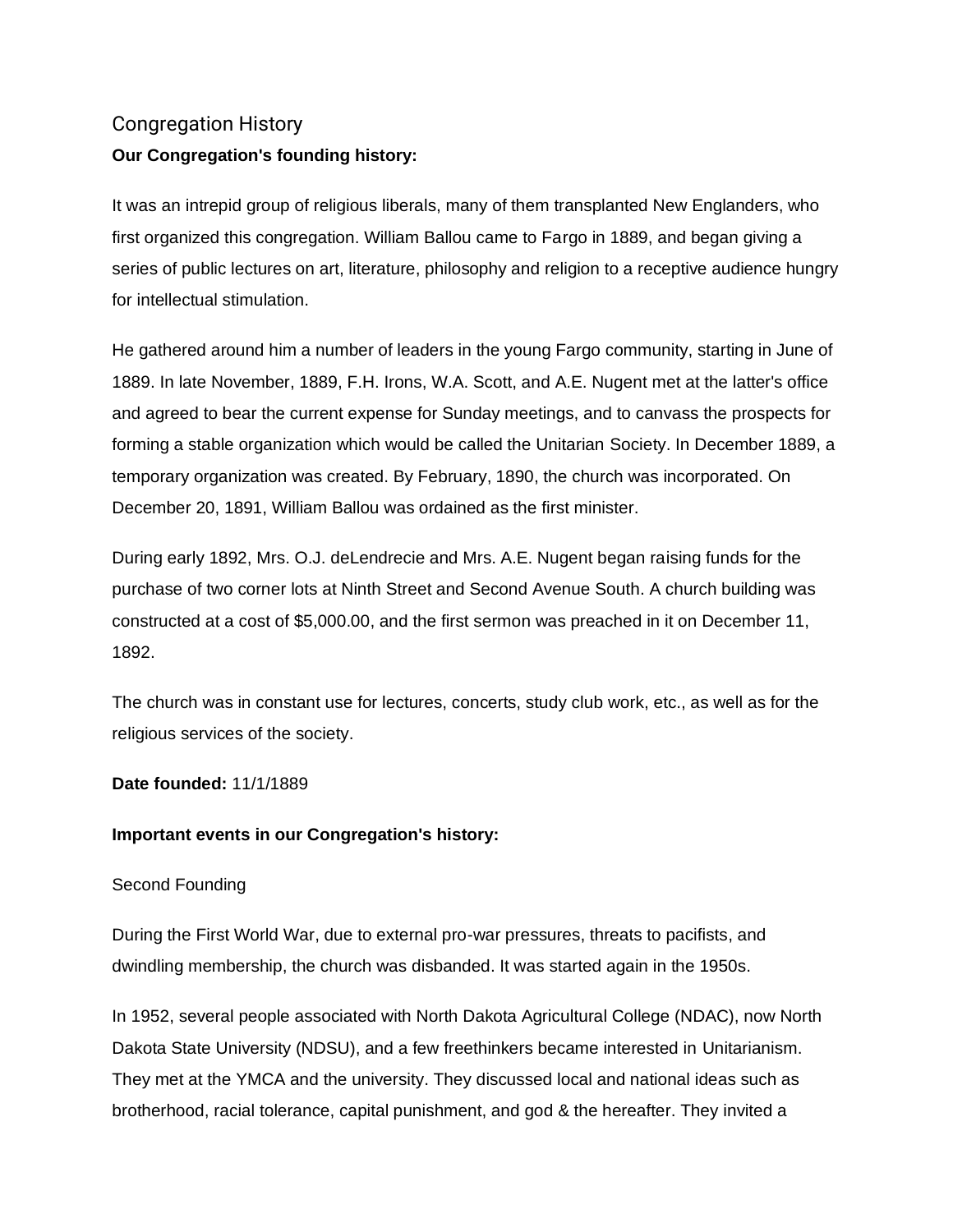variety of speakers from all disciplines. This group continued meeting for several years. They met twice a month on Saturday evenings in the Improvement Building and in the Metropolitan Savings and Loan community room. Those with children wanted to meet on Sunday mornings and to have religious education. In 1958 they rented a larger space in the Opportunity School with a meeting room and two Sunday school rooms. Association with the Unitarian Association became association with the Unitarian Universalist Association in 1961. In 1968 they reinstated their UUA membership. Also in 1968 they purchased a building at 18 South 8th Street and were finally able to move from various temporary meeting spaces and have a permanent home. The building included three upstairs apartments to help cover operating costs. In 1993 after 25 years, they sold their building and began searching for a more suitable facility. Several nearby churches willingly shared their facilities while they searched. Finally in 1997 they purchase the church building that was originally built by the Unitarian Society in 1892. A significant addition to the building was made in 2002 to create the church building we enjoy today.

Date of Second Founding: 1952 regrouping, 1961 resumption of UUA membership

| <b>Start</b> | End  | <b>Position</b> | <b>Name</b>       | <b>Job Title</b>         |
|--------------|------|-----------------|-------------------|--------------------------|
| 2020         | 2021 | Contract        | Karen Van Fossan  | <b>Contract Minister</b> |
| 1992         | 1994 | Called          | Mary O'Halloran   | Minister                 |
| 1986         | 1987 | Called          | Catherine Vaughan | Minister                 |
| 1981         | 1984 | Other           | Lucy Hitchcock    | Minister                 |

Ministerial History

#### **Additional ministerial history notes:**

Our history also show these ministers at different times: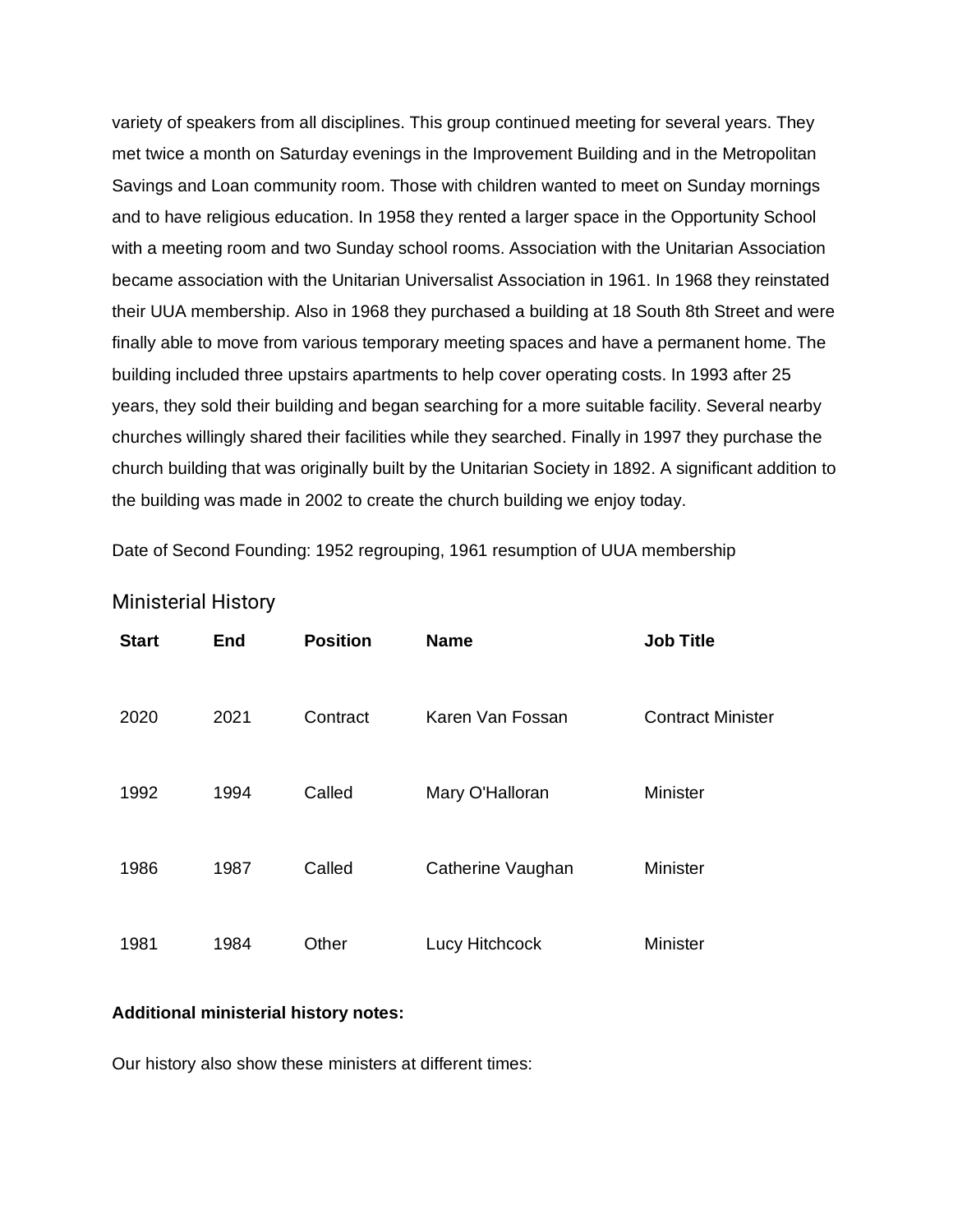Helen Grace Putnam, Iowa Sisterhood, 1892-1895

William Ballou, 1889-1917 (credited with the founding of the Unitarian church but not yet ordained in 1892)

Eleanor Gordon, Iowa Sisterhood, 1902-1904

David Phraener, 1980

Lucy Hitchcock, 1981-1984

Paul Johnson Half time visiting minister

David Kraemer (1/4 Intern) 2013-2014

Karen Van Fossan (1/4 Intern) 2014-2015

## **Describe any important Lay Leaders:**

Carolyn Monzingo, Commissioned Lay Leader, 1995- 2001

## Membership & Finances

The data for the table below comes directly from the UUA's annual congregational certification.

| Year | <b>Total</b><br>Pledge<br><b>Income</b> | <b>Total</b><br><b>Operating</b><br><b>Expenses</b> | <b>Membership</b> | Youth<br><b>Enrollment</b> | Avg.<br><b>Attendance</b> |
|------|-----------------------------------------|-----------------------------------------------------|-------------------|----------------------------|---------------------------|
| 2021 | \$55,511                                | \$59,257                                            | 69                |                            |                           |
| 2020 | \$59,786                                | \$41,687                                            | 67                | 12                         | 42                        |
| 2019 | \$48,484                                | \$48,330                                            | 67                | 12                         | 42                        |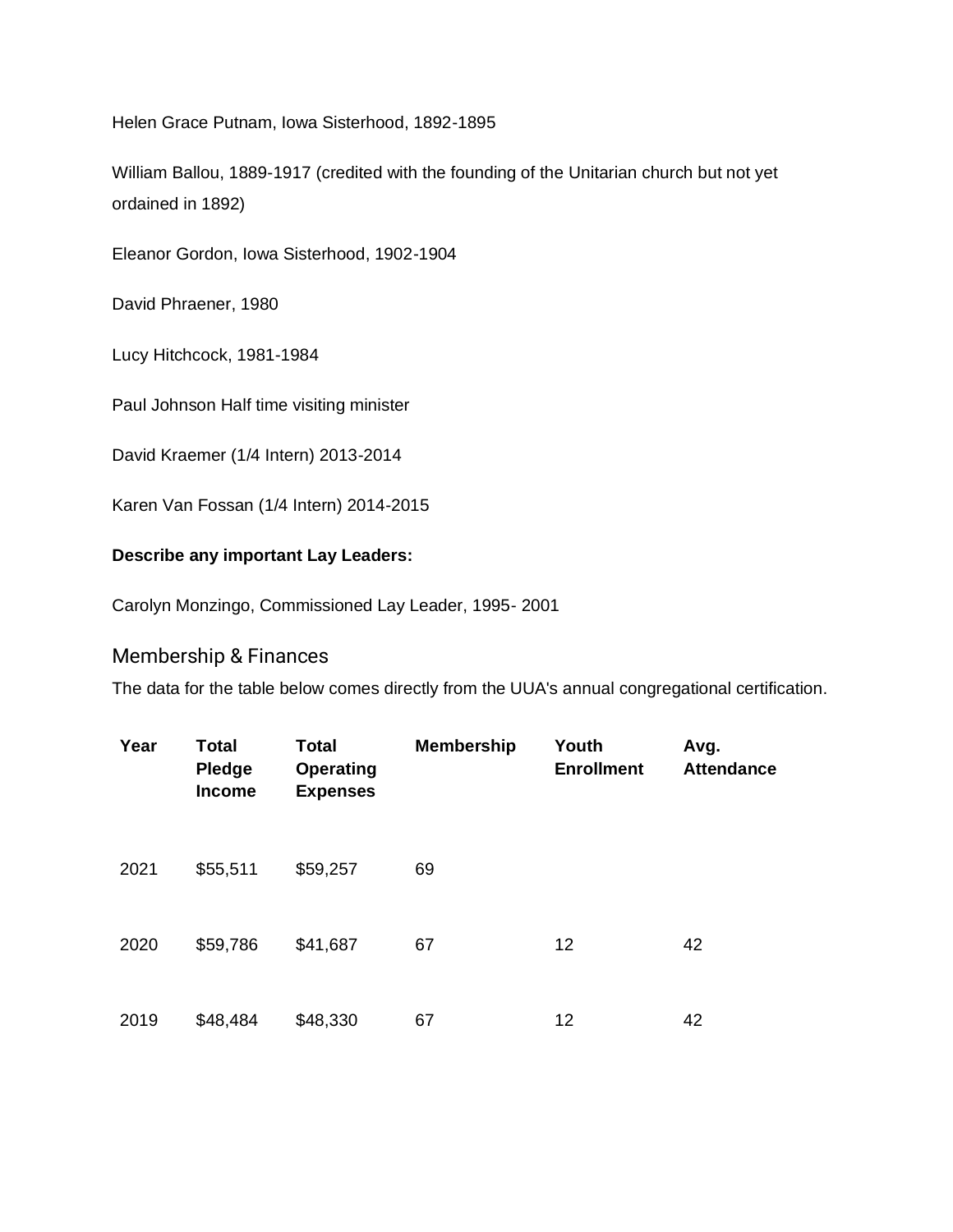| 2018 | \$44,136 | \$60,041 | 73 | 10 | 37 |
|------|----------|----------|----|----|----|
| 2017 | \$57,590 | \$77,156 | 63 | 10 | 46 |
| 2016 | \$73,285 | \$82,448 | 60 | 10 | 48 |
| 2015 | \$54,184 | \$82,195 | 59 | 10 | 44 |
| 2014 | \$62,000 | \$81,000 | 58 | 12 | 51 |
| 2013 | \$62,281 | \$79,195 | 70 | 18 | 48 |
| 2012 | \$59,000 | \$73,000 | 66 | 13 | 44 |

## **Demographics**

**What percentage of members do you estimate identify as people of color?**

1-4%

**What percentage of members do you estimate identify as lesbian, gay, bisexual, transgender, or queer (LGBTQ)?**

5-9%

## **Please describe the gender makeup of your congregation**

60% women

40% men

**What number of staff (including full and part time) identify as people of color?**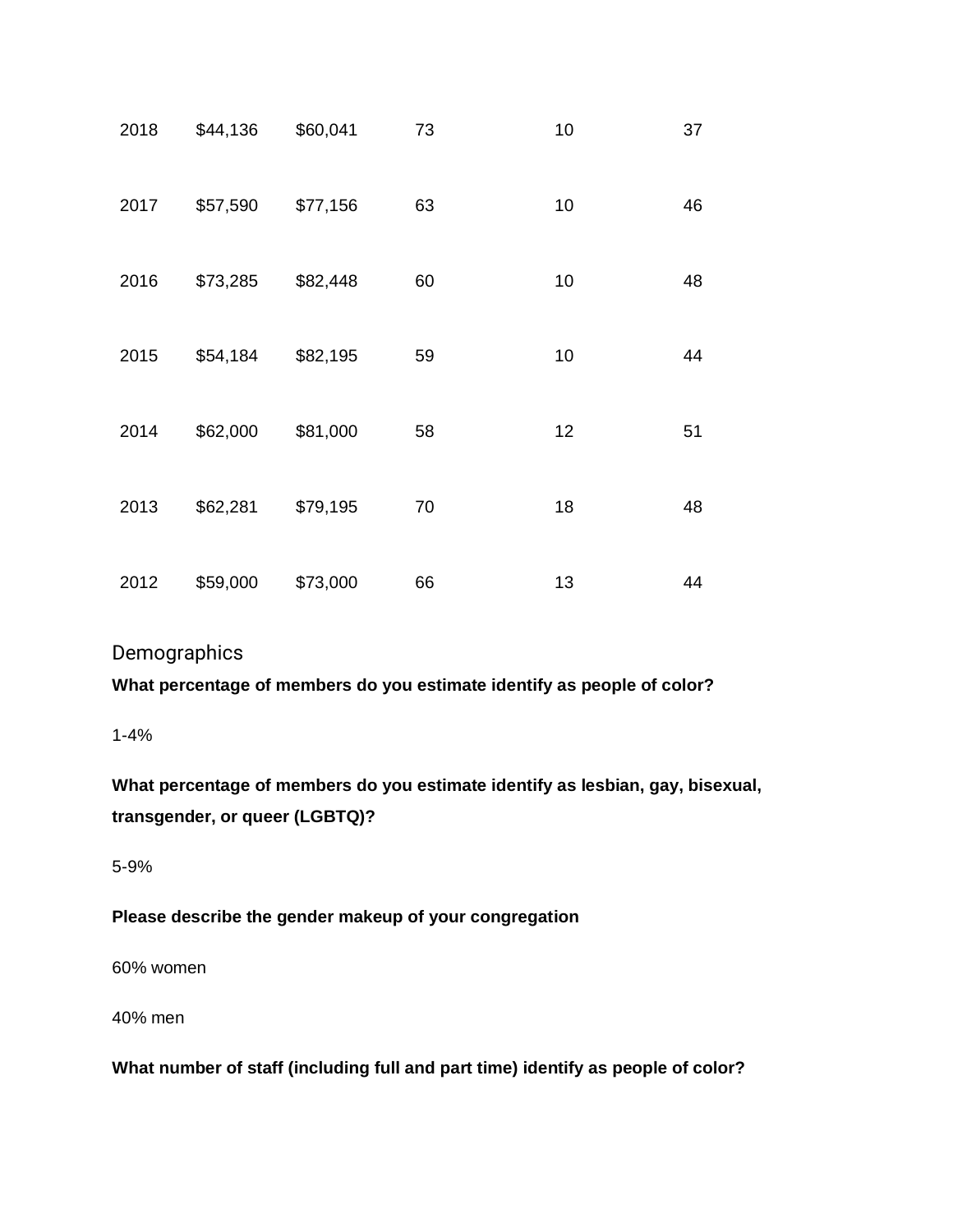0

**What number of people of color serve as leaders or chairs of your volunteer committees and program teams?**

 $\Omega$ 

**What number of your Board of Trustees identify as people of color?**

 $\Omega$ 

# **What changes have you made in the last 3-5 years, if any, to include the racial and ethnic diversity of your congregational staff and volunteer leadership?**

We are an open and welcoming congregation. From a worship coordination perspective, we have made a concerted effort to implement anti-racism programs/sermons/series from the UUA worship web.

## Accessibility

**Is your Congregation's meeting space wheelchair accessible?** Yes

## **Wheelchair accessibility details:**

We have a flat floor-level entrance, and an elevator to the top and bottom levels of our church.

#### **Does your Congregation provide assisted listening systems?** Yes

#### **Assisted listening system details:**

We have a PA system but no other assisted listening system. We use microphones for all persons who wish to comment, present, or lead the services.

#### **Describe other ways your congregation has dealt with accessibility:**

We have a ground level entry. We added an elevator during the remodel to get members from the entry level up to the Sanctuary and down to the community spaces in the basement.

We also have a braille songbook: Singing the Living Tradition.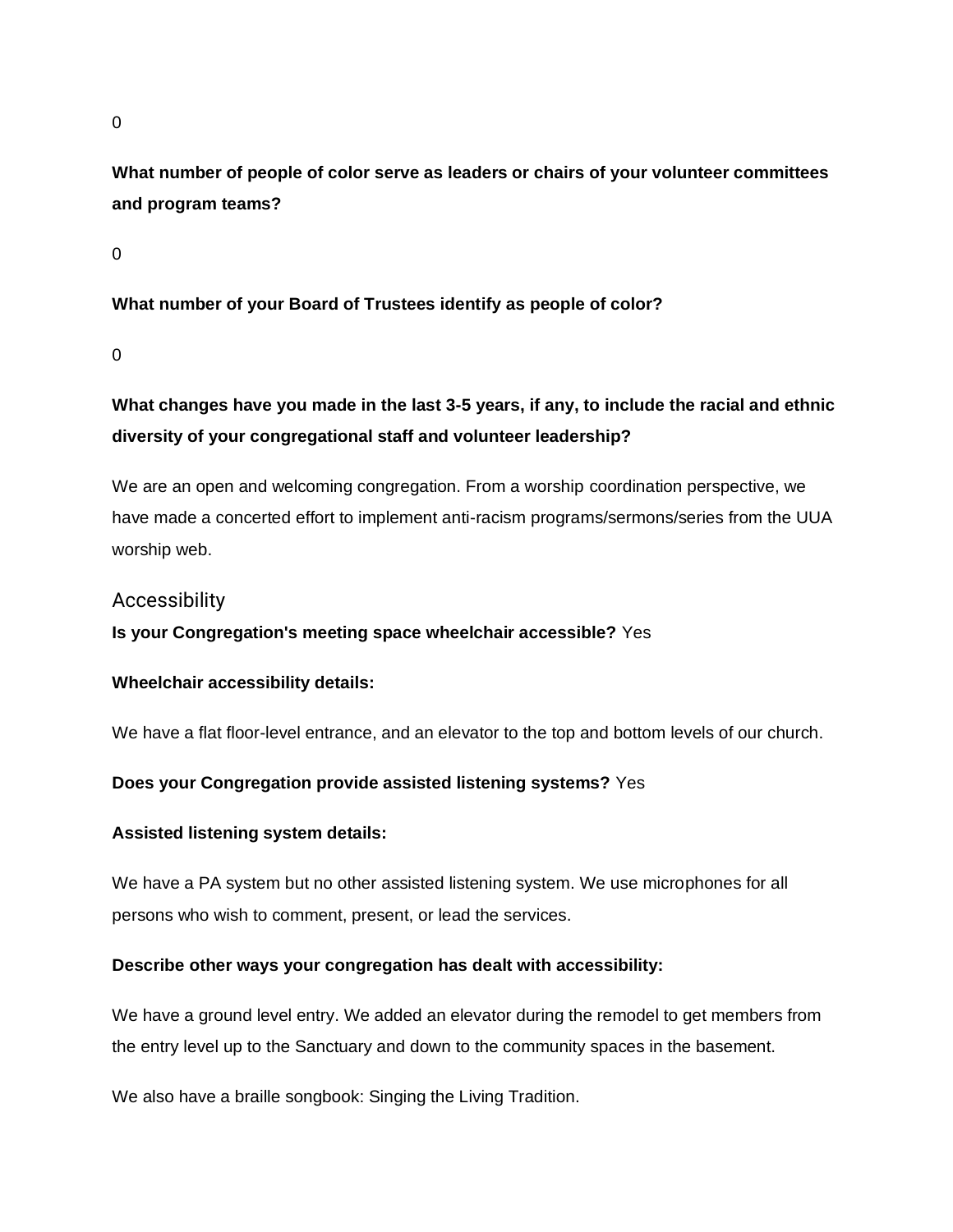## Resources & Programs

## **Resources and programs our Congregation used or participated in during the past year:**

We have used the Welcoming Congregations programs, as well as, a number of UUA recommended books for wisdom circles. We have recently done "Indigenous People's History of the United States" and "How to be an Anti-Racist".

## **Our religious educational programs:**

Our Children's Religious Education program includes classes for pre-readers through high school-age students. Classes are taught by volunteers from the church community. Some of the content areas covered are world religions, diversity, and social justice.

Children's Religious Education:

During Service

Infant/Toddler Child Care:

10:45 a.m.-12:15 p.m.

## **Our youth and campus ministry programs:**

At this point there is no youth or campus ministry programs.

## Surrounding Community

# **Describe the character of the surrounding community, including population and demographics:**

According to the visitor bureau here is a little history of the Fargo, West Fargo, Moorhead area:

Less than ten thousand years ago, the area that is now Fargo-Moorhead was 200 feet below the surface of Lake Agassiz, a huge inland sea formed at the end of the last iceage. Over centuries the waters receded, leaving six feet of rich, black soil that today make the Red River Valley one of the world's most fertile farmlands, with Fargo and Moorhead as its center.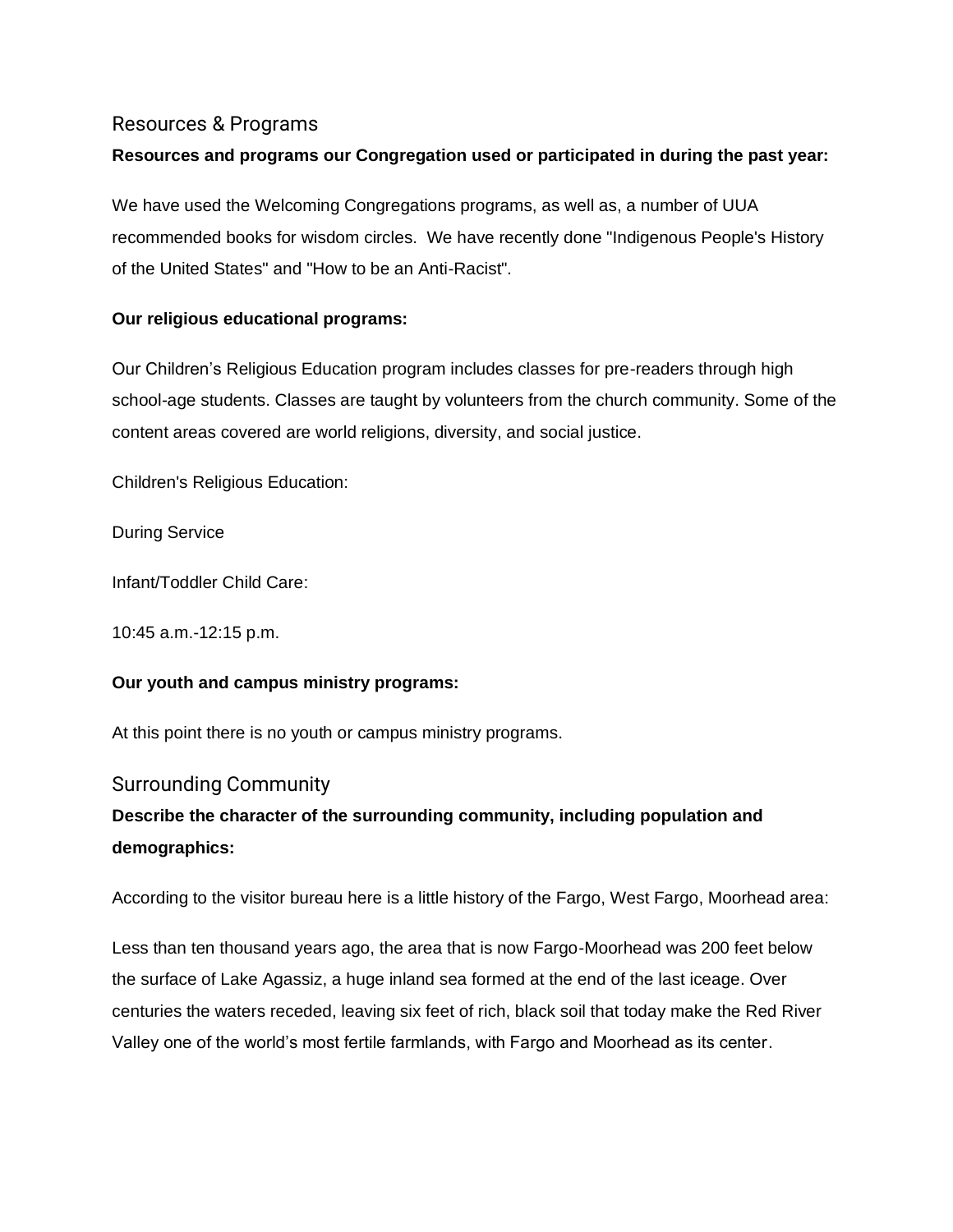The Red River of the North separates the two cities and serves as the border between North Dakota and Minnesota. The city of Fargo was named for one of the owners of the Wells-Fargo Express Company, William G. Fargo. In 1885, the existence of many lawyers in Fargo and easy divorce laws prompted thousands of unhappy married people to apply for the "Ten-Minute Divorce." Also in Fargo's history is the Great Fire of 1893, started when Mrs. Rosa Herzman discarded ashes behind her grocery store. They were ignited, and fire spread from what is now Main Avenue to the north. By the end of the day, downtown Fargo was devastated.

The city of Moorhead was named after William G. Moorhead, an executive of the Northern Pacific Railway. In fact, the Northern Pacific Railway had a profound impact on both the economy and population of the area. Originally settled by Scandinavian and European immigrants, Fargo and Moorhead became boomtowns with the arrival of the NP in 1871. When the Northern Pacific Railroad was selecting its crossing site over the Red River, eager land speculators spared no effort to learn of the location. Railroad officials marked a false route a few miles north of Moorhead, Minnesota to throw speculators off the trail. This area, now Oakport Township, was known for years as "Bogusville."

Under the Homestead Act, settlers were given 160 acres in exchange for living on the land and farming part of it for at least five years. Suddenly Fargo-Moorhead became a mecca for hopeful refugees from the overcrowded east. The railroad brought a constant stream of settlers seeking a new life on America's newest frontier.

Today the population of the Fargo-Moorhead metropolitan area is more than 200,000, and there seems to be no end in sight to the persistent prosperity and growth of the twin cities on the Red. While agriculture is still prominent in the local economy, Fargo-Moorhead has also become an important focal point for other professions, including government, education, medicine, retailing and manufacturing.

The spirit of the early pioneers remains a treasured part of our proud heritage. We continue to build on our colorful past as we look forward to the promise of the future.

© 2019 Fargo-Moorhead Convention and Visitors Bureau. All Rights Reserved. Privacy Policy • Website Design and Digital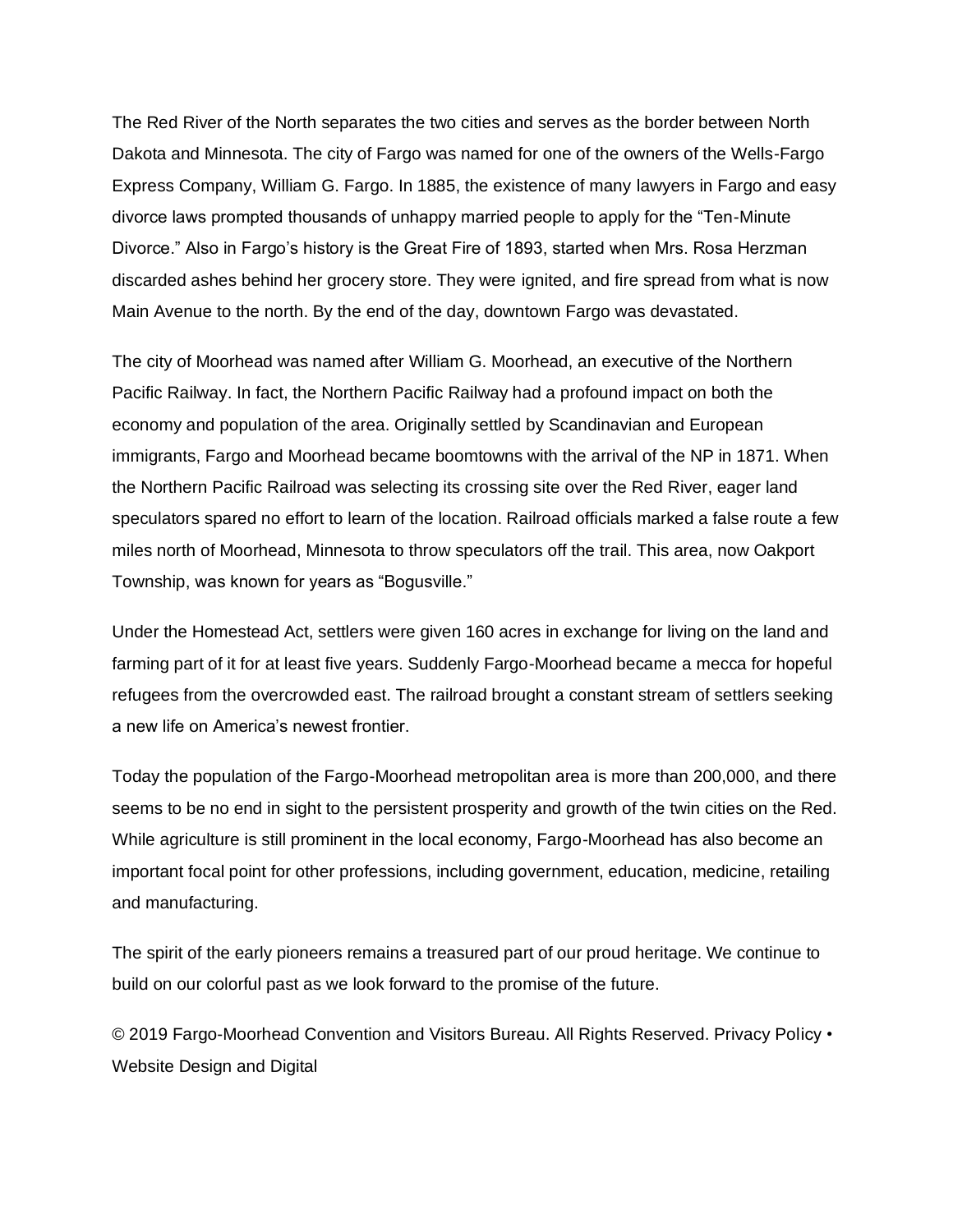## **How your Congregation is known/perceived by the larger community:**

We are seen as welcoming but we did not have a real presence in the community until last year when Reverend Van Fossan was our contract minister.

# **Our Congregation's religious, political, and social context from a historical and current perspective:**

Our congregation's religious context is a menagerie of theist and non-theist. The majority of members grew up in some kind of Christian tradition, mostly Catholic, Lutheran, and Methodist. We have a few members who have spent their whole lives in a Unitarian church. Some members identify themselves as Christian, while others identify as atheists or agnostics. Additionally, some members identify as Quakers and others as Pagan and other earth-centered traditions.

Socially, our members are open and accepting to others inside and outside of the church. There us a strong sense of social justice and desire for community action. In general we are trying to adhere to the UU principles.

Position Basics **Anticipated Start Date:** August 2021

**Term:** Three year with the option to renew

**Percent Time:** 50% Time

**Minimum Salary + Housing:** \$30,200 | We also provide \$3,000 of ala carte benefits. We also have money for travel, Lodging, and per Diem if the minister is not local.

**Benefits:** Self-employment offset tax; Retirement Plan; UUA Health Plan; Other Health Plan; Disability Coverage; Term Life Insurance; Dental; Professional Expense Allowance

## **Ouestionnaire**

**Description of minister's role in relation to other paid staff**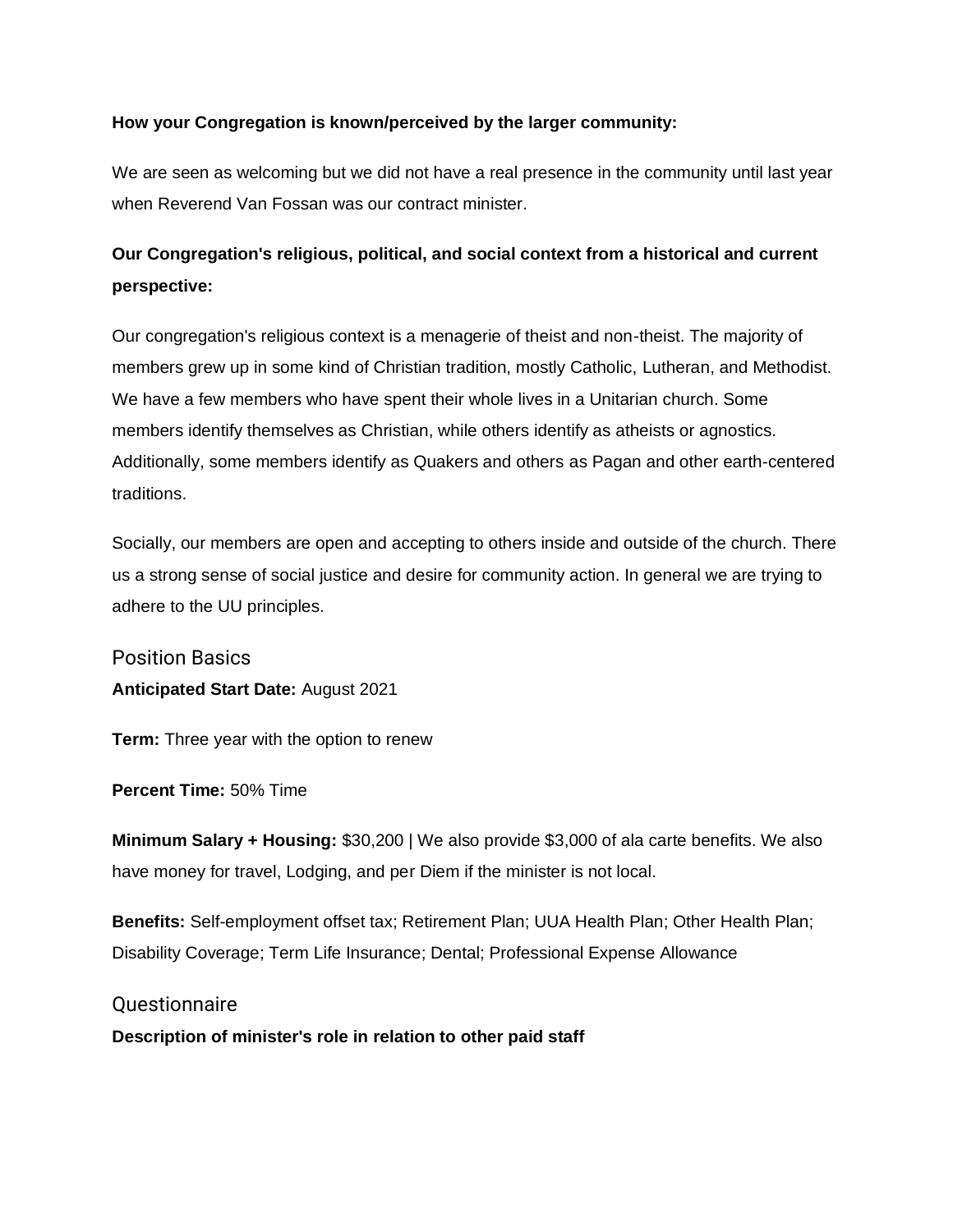We have a half time Church Administrator, and we expect the minister to work with this person to plan and facilitate services, to communicate with the congregation and the community, and advise on church operations.

We have a part-time RE Coordinator, and we expect the minister to work with this person to develop and improve RE.

We have a contract pianist to support music, and expect the minister to work with them on music for services.

## **Primary areas of focus for the minister**

To provide Sunday morning service(s)

To provide community outreach

To provide Congregational Care

To coordinate life-long Religious Education and Exploration

To assist in Church coordination

## **Traditional holiday services celebrated outside of Sunday morning**

None.

## **Status of the congregation as a Welcoming Congregation**

Yes, we became a Welcoming Congregation in May, 1998.

## **Status of the congregation as a Green Sanctuary congregation**

No.

## **Status of the congregation as an Honor Congregation**

No. But we plan to be next year!

## **How the congregation defines good preaching and worship**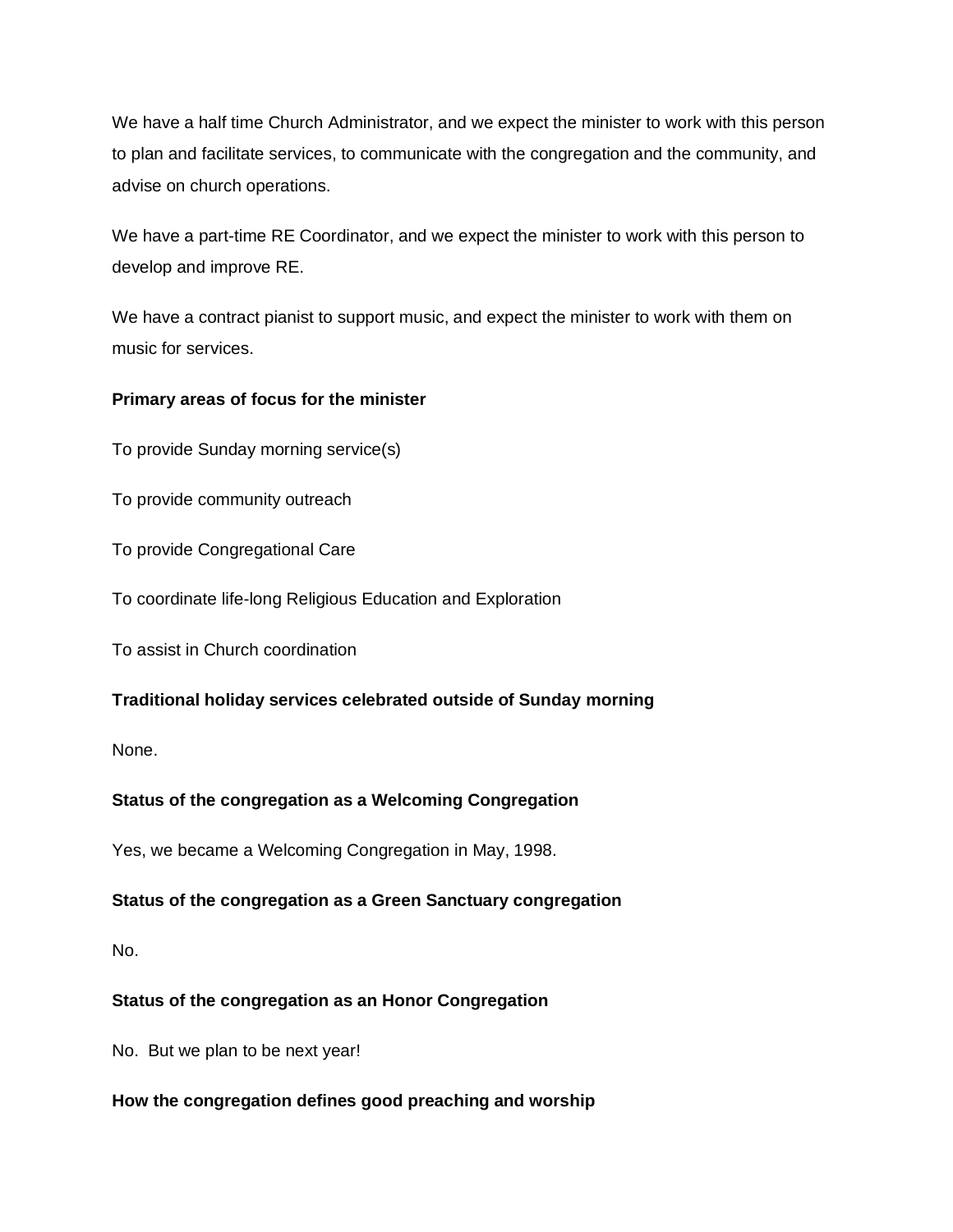Last year, in preparation for calling a minister, we engaged in a congregational discussion. Here are items that came up.

- Provide services
- Meaningful Sunday programs (not lecture)
- Maintain and develop rituals that are meaningful
- Intergenerational Services
- Good speaker
- Improved services
- Continue to develop professionally to focus on UU principles
- Sunday services that are inspiring & uplifting give an AHA!
- Consistently good programming
- Worship leader (only occasionally speaker)
- Speaks 2x a month (allows lay speakers 2-3 times/month

# **How technology is currently used in your congregation and what are the expectations of the minister around that:**

We have a modest public address system with up to 6 mics and are planning a new visual display system, either a rolldown screen with a video projector or a large flatscreen smart TV. We are currently presenting services as a Zoom conference as well as in person. We have recently adopted a system in which each week there is a tech host so the minister would not be required to run the tech side of things. We would expect the minister to be aware of the possibilities and contribute to planning.

● **Minister**